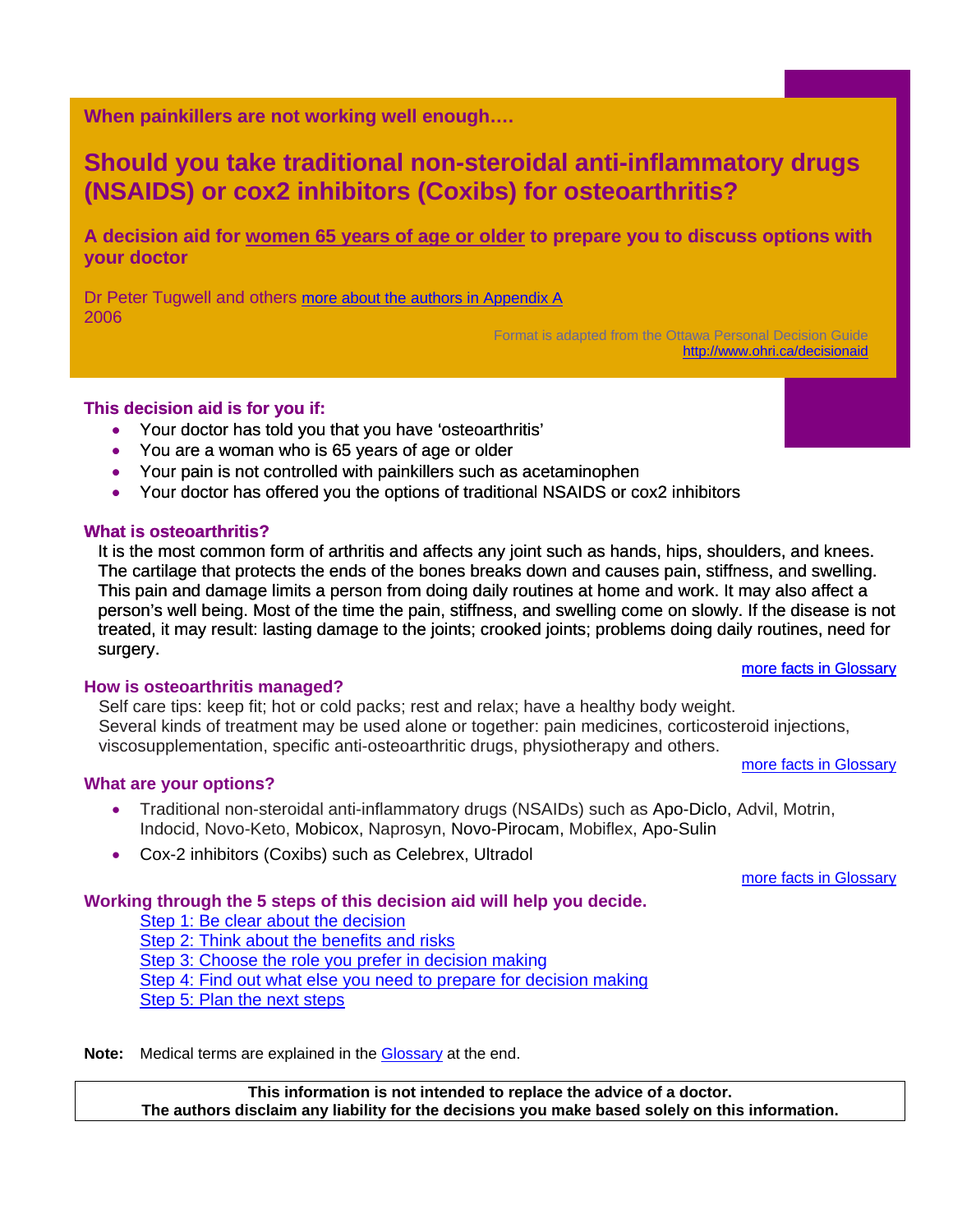## <span id="page-1-0"></span>**Step 1: Be clear about the decision.**

#### **What are the options?**

- **Continue taking Acetaminophen**
- **Switch to Traditional NSAIDS**
- **Switch to Coxibs**

All drugs involve taking pills every day

#### **When does this decision have to be made?** Check  $\boxtimes$  one.

 $\Box$  Within days  $\Box$  Within weeks  $\Box$  Within months

#### **How far along are you in deciding?** Check  $\mathbb{Z}$  one.

- $\Box$  You have not thought about it yet
- $\Box$  You are thinking about the choices
- $\Box$  You are close to making a choice
- $\Box$  You have made a choice

#### **Are you leaning toward a certain option?** Check ⊠ one.

- $\Box$  No. I am unsure
- $\Box$  Acetaminophen
- $\Box$  Traditional NSAIDS
- $\Box$  Coxibs
- $\Box$  Other

#### **Do you have other health risks that may affect your choice?**

Check  $\boxtimes$  if any of these apply or place a question mark [?] if you are not sure.

#### **Heart Disease**

- $\Box$  angina/previous heart attack  $\Box$  family history of heart disease before 65
- $\Box$  diabetes  $\Box$  high blood pressure
- $\Box$  smoker  $\Box$  high cholesterol
- $\Box$  age greater than 65

#### **Stomach Ulcers (sores)**

- $\square$  previous stomach ulcer within the last 2 years
- $\boxtimes$  age greater than 60
- $\Box$  taking corticosteroids
- $\Box$  taking blood thinners (anticoagulants), such as acetylsalicylic acid (aspirin) or warfarin

#### **Liver Disease**

 $\Box$  have or had problems with my liver  $\Box$  take 4 to 5 drinks of alcohol per day

#### **About your pain from osteoarthritis**

#### **How would you feel if the pain you have now stayed the same as it is for the rest of your life?**  Check  $\boxtimes$  one.

- $\Box$  terrible
- $\Box$  unhappy
- $\square$  mostly dissatisfied
- $\Box$  mixed; neither satisfied nor dissatisfied
- $\square$  mostly satisfied
- $\square$  pleased
- $\Box$  delighted

Format based on Foundation for Informed Medical Decision Making Question

Discuss your answers with your doctor to learn how they affect your options, benefits, and risks.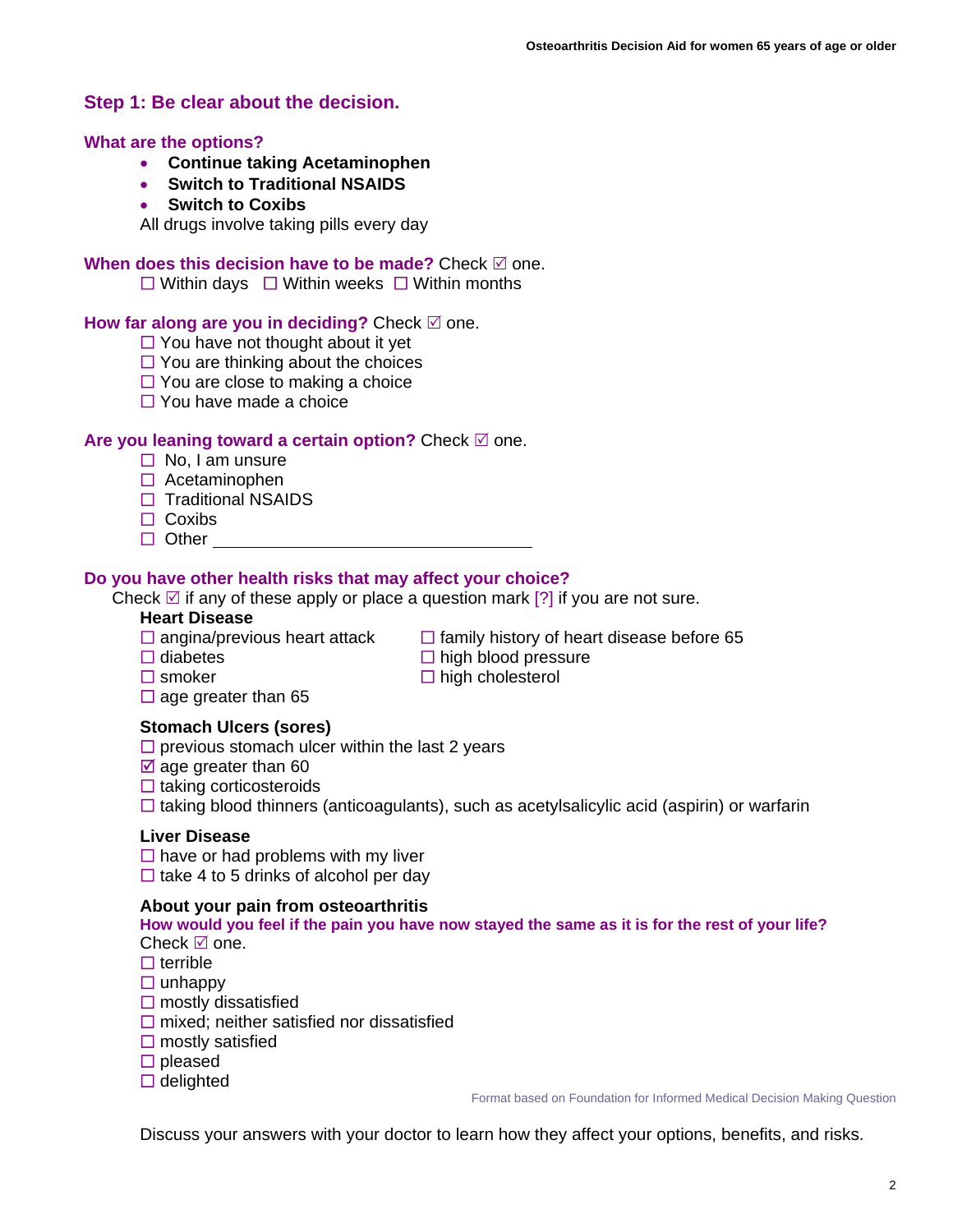## <span id="page-2-0"></span>**Step 2: Think about the benefits and risks.**

#### **A) What does the research show?**

Blocks of 1000 dots ( ) show the 'best estimate' of what happens to **1000 WOMEN 65 years of age or older** with osteoarthritis of the knee if they try an option for **one year**.

Each dot  $( \cdot )$  stands for one woman.

There is no way of knowing what will happen to you.



Stronger study results are shown as  $*$  Platinum or  $*$  Gold. Weaker study results are shown as  $\star$  Silver or  $\star$  Bronze.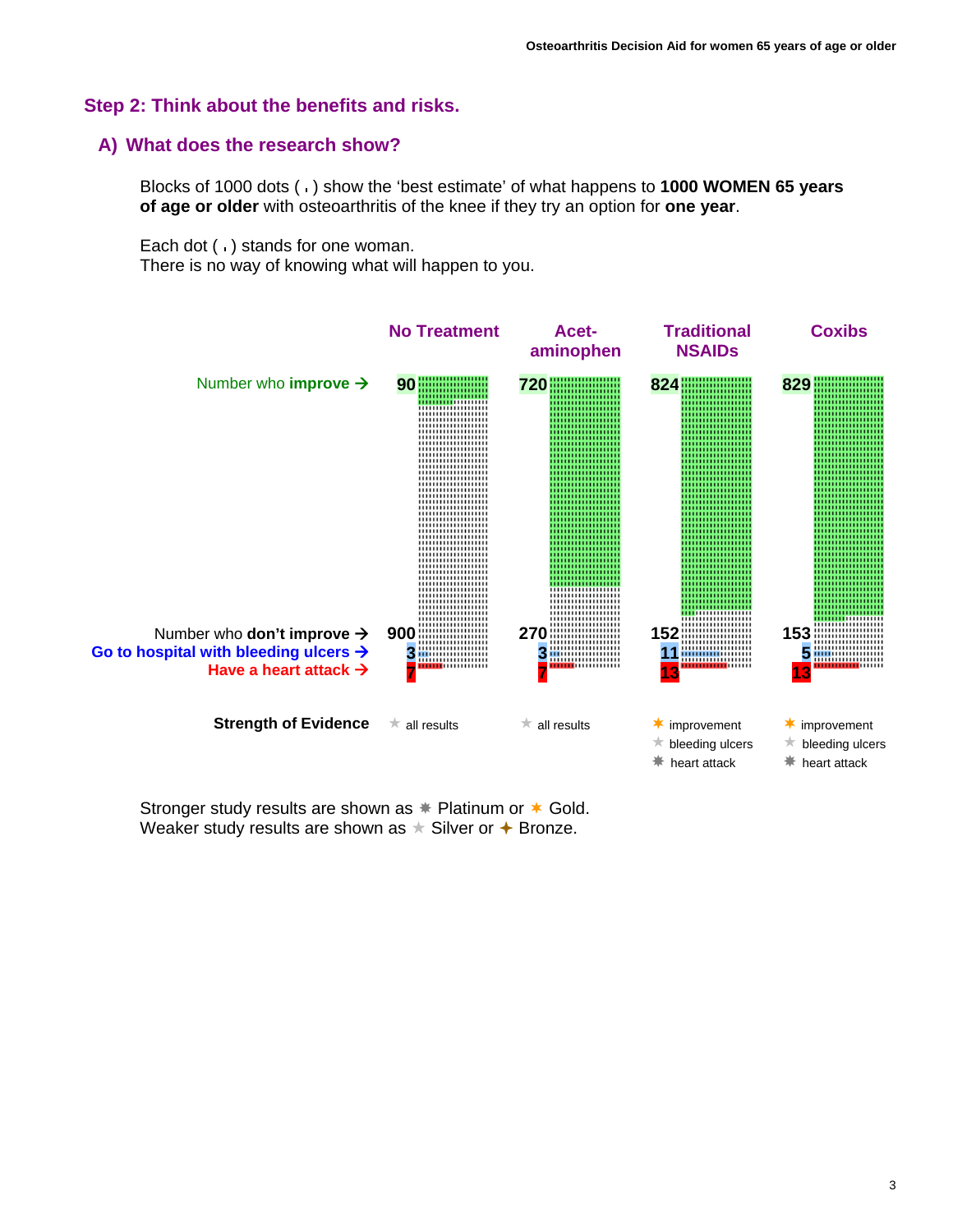# **B) What do you think of the benefits and risks?**

- 1. Review the common reasons to choose each option.
- 2. Add any other reasons that matter to you.
- 3. Show how much each reason matters to you. Circle one  $(\star)$  star if it matters a little and up to five  $(\star \star \star \star)$  stars if it matters a lot. Circle no stars if it does not matter.

| <b>Reasons to Choose</b>                                                                                                                                                    |                                                    |  |                                                                            |                                                    |  |                                                                                                                              |                                                    |
|-----------------------------------------------------------------------------------------------------------------------------------------------------------------------------|----------------------------------------------------|--|----------------------------------------------------------------------------|----------------------------------------------------|--|------------------------------------------------------------------------------------------------------------------------------|----------------------------------------------------|
| <b>Acetaminophen</b>                                                                                                                                                        | <b>How</b><br>much<br>does it<br>matter<br>to you? |  | <b>Traditional</b><br><b>NSAIDS</b>                                        | <b>How</b><br>much<br>does it<br>matter<br>to you? |  | <b>Coxibs</b>                                                                                                                | <b>How</b><br>much<br>does it<br>matter to<br>you? |
| You have a bigger<br>chance of pain<br>relief compared to<br>no treatment but<br>not as high as the<br>other options                                                        | *****                                              |  | You have a bigger<br>chance of pain<br>relief compared to<br>Acetaminophen | *****                                              |  | You have a bigger<br>chance of pain<br>relief compared to<br>Acetaminophen                                                   | *****                                              |
| You avoid the<br>bigger risks of<br><b>NSAIDS and</b><br>Coxibs<br>• bleeding stomach<br>ulcers<br>• heart attacks<br>• having to start<br>heart or blood<br>pressure pills | *****                                              |  |                                                                            |                                                    |  | You have a smaller<br>chance of bleeding<br>ulcers compared to<br>traditional NSAIDS<br>but not as small as<br>Acetaminophen | *****                                              |
| Your other reasons<br>to choose this<br>option are:                                                                                                                         | *****                                              |  | Your other reasons<br>to choose this<br>option are:                        | *****                                              |  | Your other reasons<br>to choose this<br>option are:                                                                          | *****                                              |

**Which option do you prefer?** Check ⊠ all that apply.

- $\Box$  I am not sure  $\Box$  Traditional NSAIDs  $\Box$  I prefer no treatment at all
- $\Box$  Acetaminophen  $\Box$  Coxibs  $\Box$  Other, I prefer
-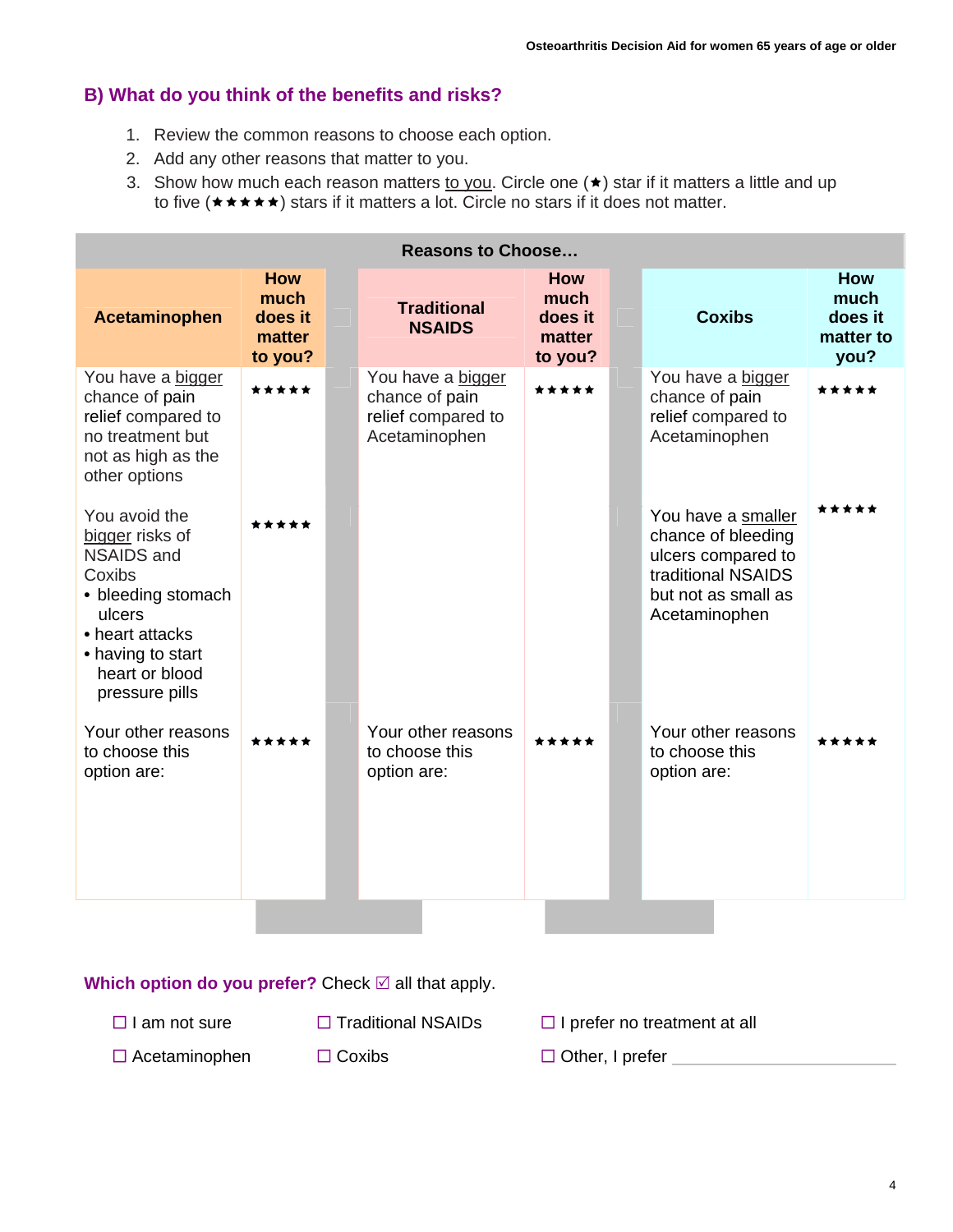## <span id="page-4-0"></span>**[Step 3](#page-0-0): Choose the role you prefer in decision making.**

Check  $\boxtimes$  one.

- $\Box$  You prefer to choose on your own after hearing the views of others
- $\Box$  You prefer to share the choice with:
- $\Box$  You prefer that someone else chooses for you, namely:

## **Step 4: Find out what else you need to prepare you for decision making.**

Please answer the questions below.

If you answer **'No'** to the questions, discuss them with your doctor.

|                  |                                                                                                                       | Yes | No |
|------------------|-----------------------------------------------------------------------------------------------------------------------|-----|----|
| Knowledge        | Do you know which options are available to you?<br>Do you know both the benefits and risks of each option?            |     |    |
| <b>Values</b>    | Are you clear about which benefits and risks matter most to you?                                                      |     |    |
| <b>Support</b>   | Do you have enough support and advice from others to make a choice?<br>Are you choosing without pressure from others? |     |    |
| <b>Certainty</b> | Do you feel sure about the best choice for you?                                                                       |     |    |

Decisional Conflict Scale © A O'Connor 1993, Revised 2004

## **Find out how well this decision aid helped you learn the key facts.**

Check  $\mathbb Z$  the best answer. Answers are in [Appendix B](#page-5-0).

|                                                                                                                                                                                                                                                                                                                                                                                                          | a. Which option has the biggest chance of improving pain?<br>$\Box$ Acetaminophen $\Box$ Traditional NSAIDS and Coxibs $\Box$ All are about equal $\Box$ I am unsure                |  |  |  |  |
|----------------------------------------------------------------------------------------------------------------------------------------------------------------------------------------------------------------------------------------------------------------------------------------------------------------------------------------------------------------------------------------------------------|-------------------------------------------------------------------------------------------------------------------------------------------------------------------------------------|--|--|--|--|
|                                                                                                                                                                                                                                                                                                                                                                                                          | b. Which option has the smallest chance of having a heart attack?<br>$\Box$ Acetaminophen $\Box$ Traditional NSAIDS and Coxibs $\Box$ All are about equal $\Box$ I am unsure        |  |  |  |  |
|                                                                                                                                                                                                                                                                                                                                                                                                          | c. Which option has the biggest chance of bleeding stomach ulcers?<br>$\Box$ Acetaminophen $\Box$ Traditional NSAIDS $\Box$ Coxibs $\Box$ All are about equal<br>$\Box$ I am unsure |  |  |  |  |
| d. If 1000 women 65 years old or older with osteoarthritis take NSAIDs or Coxibs for 1 year,<br>about how many more have a heart attack than if they had no treatment?<br>between 1 and 10<br>more women have heart attacks than if they had no treatment<br>П<br>between 11 and 25<br>more women<br>ш<br>between 26 and 50<br>$\mathbf{L}$<br>more women<br>$\Box$ botward $E1$ and $100$<br>mara waman |                                                                                                                                                                                     |  |  |  |  |

between 51 and 100 more women

 $\Box$  between 101 and 500 more women

© Decision Quality Template, Foundation for Informed Medical Decision Making Question

## **Step 5: Plan the next steps**

List plans, for example: show your balance scale and responses to your doctor and/or family; learn more about the options.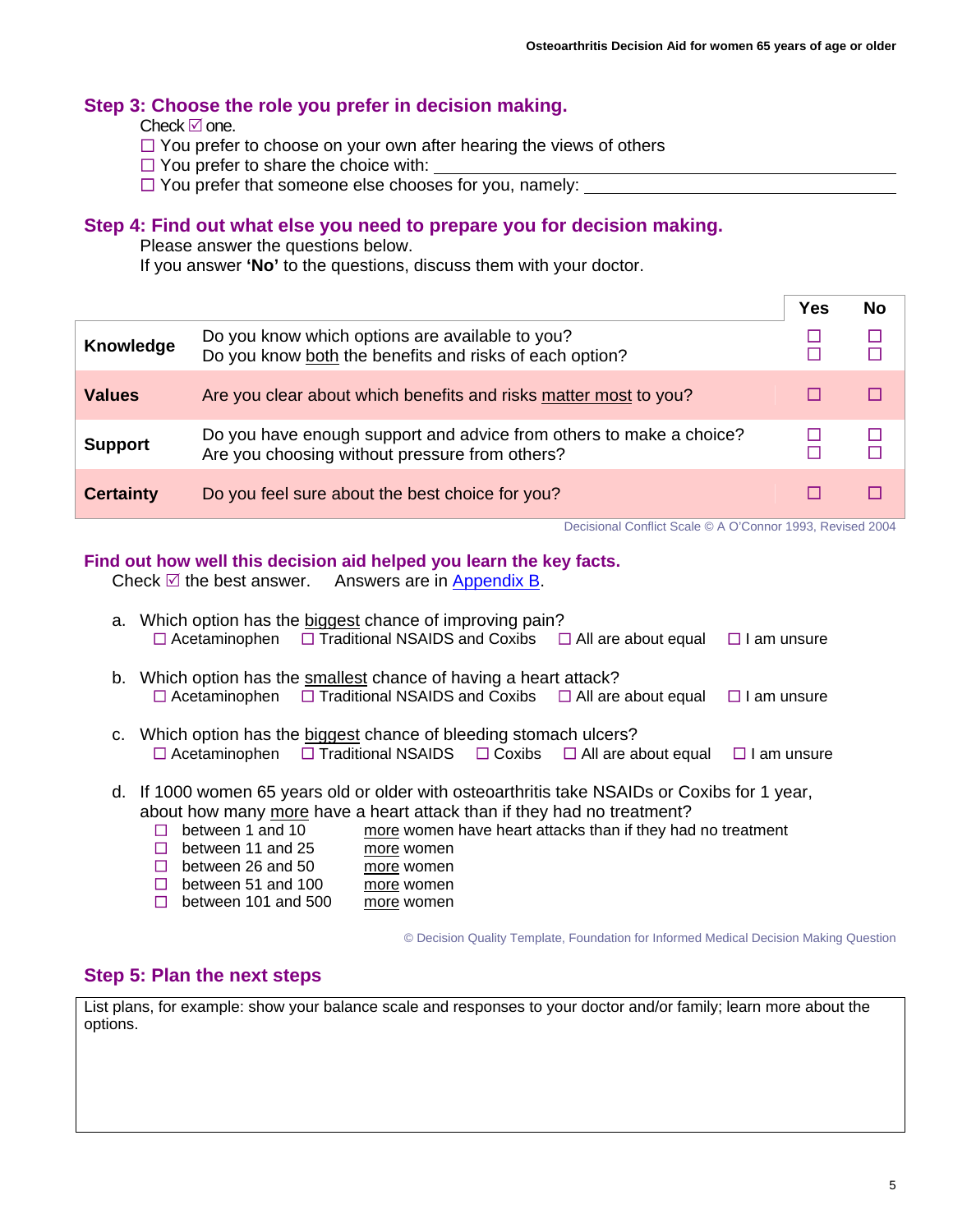# <span id="page-5-0"></span>**Appendix A: Information about the authors**

#### Content Editors:

Peter Tugwell, MD, MSc, FRCP(C)<sup>\*</sup>; Claire Bombardier, MD, FRCP(C)<sup>\*\*</sup>; Bev Shea, RN, MSc<sup>\*</sup>; Muhammad Mamdani, PharmD, MA, MPH\*\*; Alaa Rostom, MD, MSc, FRCP(C)\* ; Catherine Dubé, MD, MSc, FRCP(C)\*.

Professional Reviewers:

Lee S. Simon, MD<sup>+</sup>; Colin Baigent, BMBCh, MSc<sup>++</sup>; Vibeke Strand, MD<sup>+++</sup>; Maxime Dougados, MD<sup>§</sup>; Thao Pham, MD<sup>§§</sup>; George Wells, PhD, MSc<sup>\*</sup>.

## Decision Aid Format Editors:

Annette O'Connor, RN, PhD<sup>\*</sup>; Nancy Santesso, RD, MLIS<sup>\*</sup>; Dawn Stacey, RN, PhD<sup>\*</sup>.

Format is based on the Ottawa Decision Guide © 2000, A O'Connor, D Stacey, University of Ottawa, Ottawa Health Research Institute.

\* University of Ottawa, Canada \*\*University of Toronto, Canada + Harvard Medical School, USA ++University of Oxford, UK +++Stanford University, USA § René Descartes University, France §§Hôpital la Conception, France

Funder: Canadian Institutes of Health Research (CIHR) Group Grant and Tier 1 Canada Research Chairs held by P Tugwell and A O'Connor.

Date: February 2006 Next update due 2008

## [Back to first page](#page-0-0)

## **Appendix B: Answers to questions in Step 4**

- a. Which option has the best chance of improving pain?  $\Box$  Acetaminophen  $\Box$  **Traditional NSAIDS and Coxibs**  $\Box$  All are about equal
- b. Which option has the lowest chance of having a heart attack?  $\Box$  **Acetaminophen**  $\Box$  **Traditional NSAIDS and Coxibs**  $\Box$  All are about equal
- c. Which option has the highest chance of bleeding stomach ulcers? Acetaminophen5 **Traditional NSAIDS** Coxibs All are about equal
- d. If 1000 women who are 65 years of age and older with osteoarthritis take NSAIDs or Coxibs for 1 year, about how many more may have a heart attack than if they had no treatment?
	- $\boxtimes$  between 1 and 10 more women have heart attacks than if they had no treatment
	- □ between 11 and 25 more women
	- □ between 26 and 50 more women
	- □ between 51 and 100 more women
	- □ between 101 and 500 more women

[Back to Step 4](#page-4-0)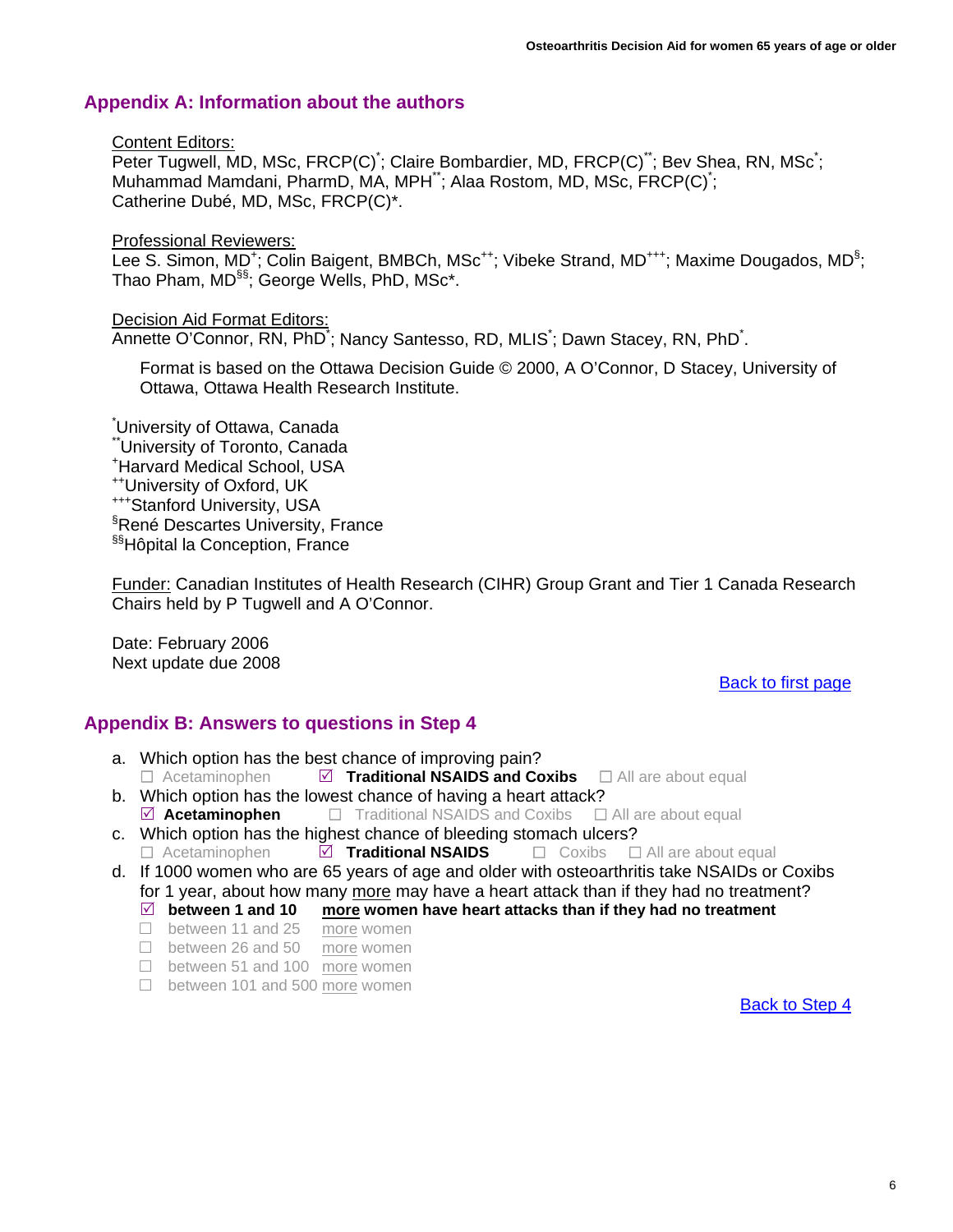# <span id="page-6-0"></span>**Glossary**

**Osteoarthritis.** It is the most common form of arthritis and affects any joint such as hands, hips, shoulders, and knees. The cartilage that protects the ends of the bones breaks down and causes pain. stiffness. and swelling. This pain and damage limits a person from doing daily routines at home and work. It may also affect a person's well being. Most of the time the pain, stiffness, and swelling come on slowly. If the disease is not treated, it may result: lasting damage to the joints; crooked joints; problems doing daily routines, need for surgery.

It is not known why pain happens. Pain may occur because:

- Muscles and tendons work harder or in a different way when the cartilage is broken down;
- Pieces of broken cartilage inflame soft tissue around the joint; or
- Bones rub against bones.

**How osteoarthritis is managed.** Self care tips: keep fit; hot or cold packs; rest and relax; have a healthy body weight

Seven kinds of treatment may be used alone or together. (drug and brand names in Canada are below)

- 1. *Pain medicines and Acetylsalicylic acid*
	- Acetaminophen (Tylenol)
	- Acetylsalicylic acid (Aspirin)
- 2. *Traditional non-steroidal anti-inflammatory drugs (NSAIDs)* 
	- Diclofenac (Apo-Diclo)
	- Ibuprofen (Advil, Motrin)
	- Indomethacin (Indocid)
	- Ketoprofen (Novo-Keto)
	- Meloxicam (Mobicox)
- 3. *Cox-2 inhibitors (Coxibs)*
	- Celecoxib (Celebrex)
	- Etodolac (Ultradol)
	- Etoricoxib (not available in Canada)
	- Lumiracoxib (not available in Canada)
- 4. *Topical creams and gels*
	- Diclofenac (Pennsaid) Capsaicin
- 5. *Injections*
	-
- 6. *Specific anti-osteoarthritic drugs*
	- Glucosamine sulphate
	- Diacerein
- 7. *Physiotherapy* 
	- Exercise (on land)
	- Shoe insoles
- Codeine
- Tramadol
- Naproxen (Naprosyn)
- 
- Piroxicam (Novo-Pirocam)
- Tenoxicam (Mobiflex)
- Sulindac (Apo-Sulin)
- Parecoxib (not available in Canada)
- Valdecoxib (Bextra) (not available)
- Rofecoxib (Vioxx) (not available)
- 
- Corticosteroids Viscosupplementation
	- Chondroitin
	- Thermotherapy (cold)
- **Pain** varies from person to person. When it is severe, it can limit daily routines at home and at work. Also, it can affect the way a person feels about their well-being. **Pain relief** or **improvement** means you notice that the pain you normally have when you are resting is lessened.